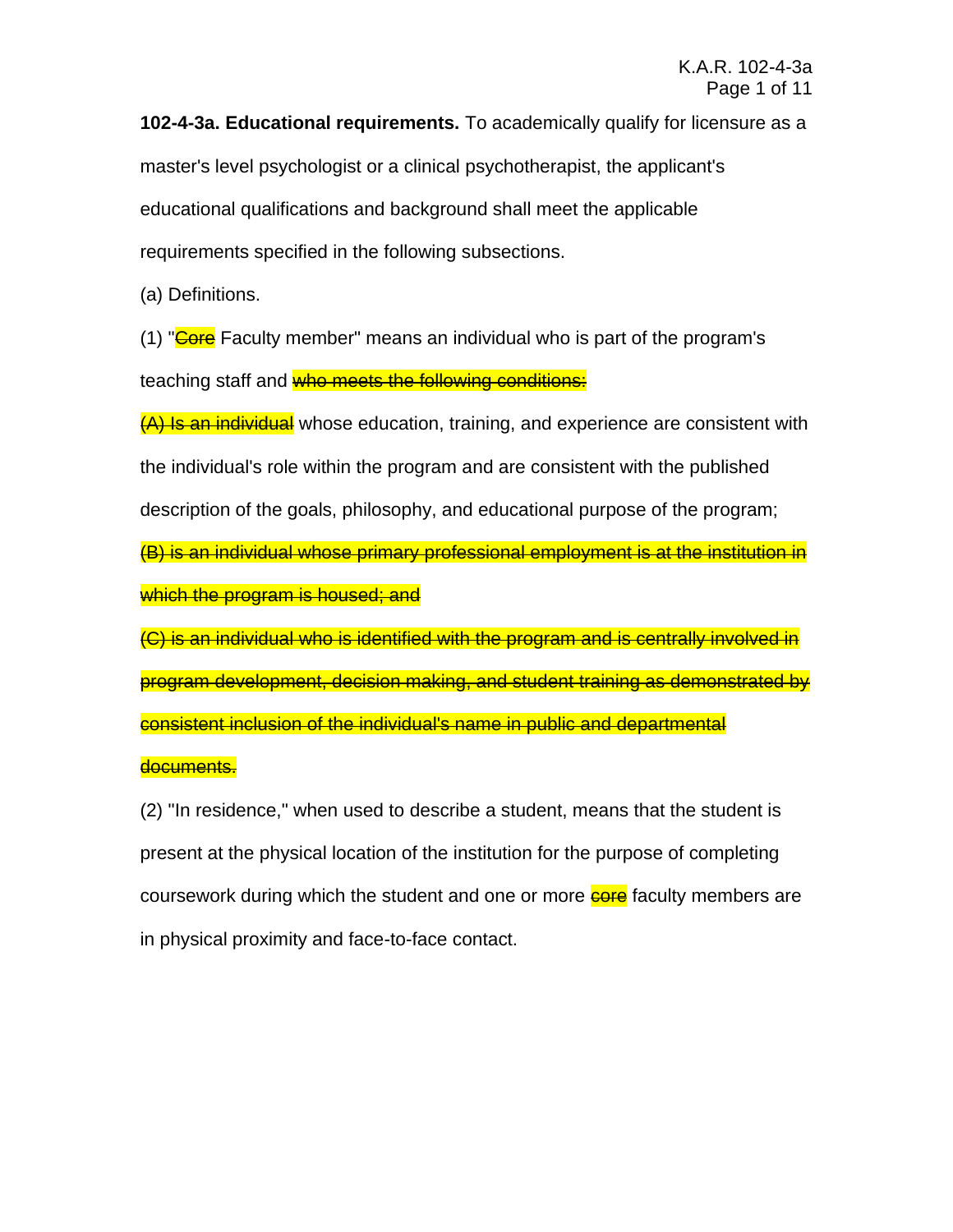(3) "Primary professional employment" means a minimum of 20 hours per week of instruction, research, any other service to the institution in the course of employment, and the related administrative work.

(b) Degree requirements. At the time of application, the applicant shall have fulfilled one of the following requirements:

(1) The applicant received a master's degree in psychology based on a program of studies that is substantially equivalent to the coursework requirements provided in subsection (c) if the degree was earned before July 1, 2003 or subsection (e) if the degree was earned on or after July 1, 2003.

(2) The applicant received a master's degree in psychology and has completed the coursework requirements provided in either subsection (c) if the degree was earned before July 1, 2003 or subsection (e) if the degree was earned on or after July 1, 2003.

(3) The applicant passed comprehensive examinations or equivalent final examinations in a doctoral program in psychology and has completed the coursework requirements provided in either subsection (c) if the program was completed before July 1, 2003 or subsection (e) if the program was completed on or after July 1, 2003.

(c) Coursework requirements for applicants who earned a psychology degree before July 1, 2003.

(1) Each applicant shall have satisfactorily completed at least 36 discrete and unduplicated graduate semester credit hours, or the academic equivalent, of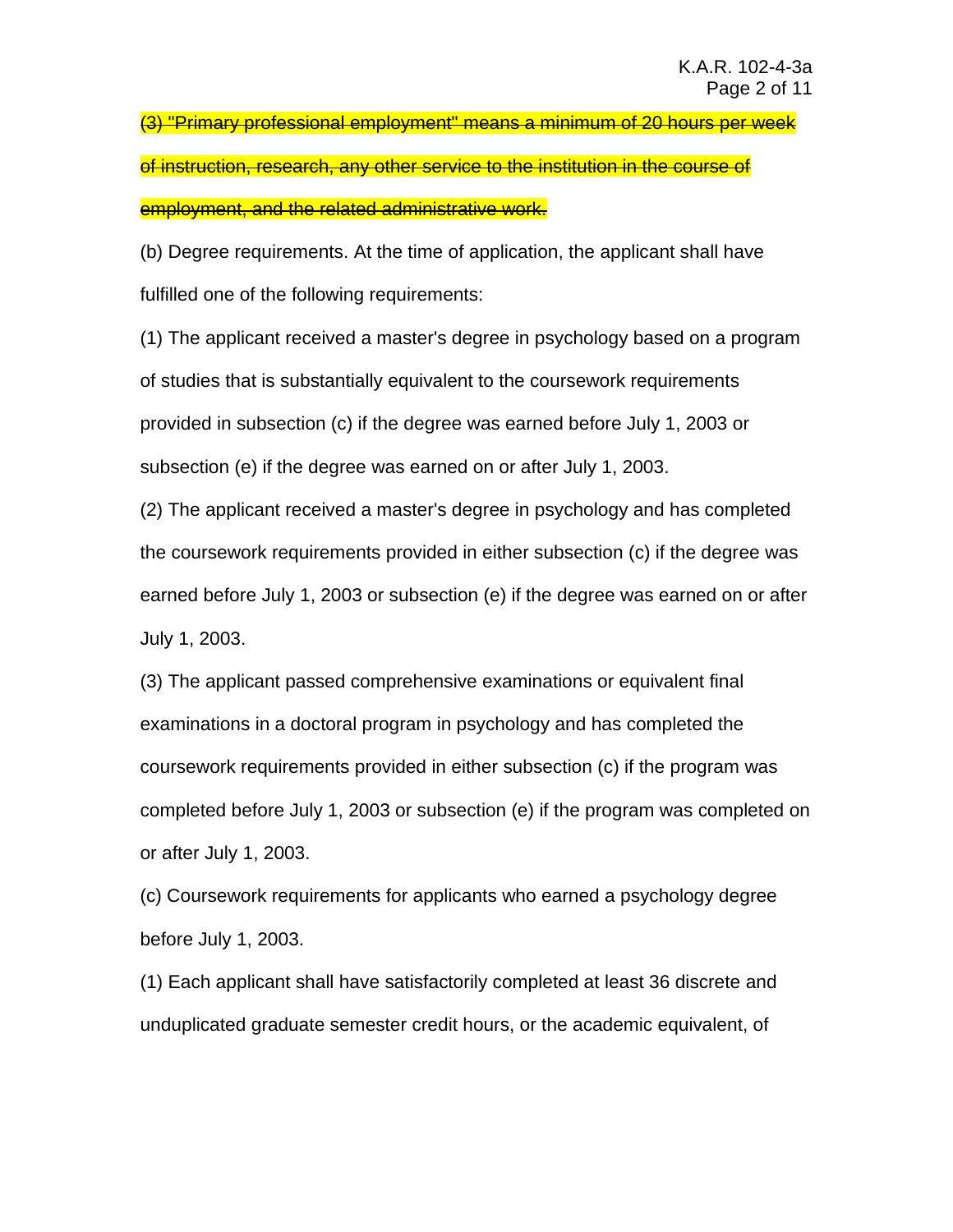formal, didactic academic coursework that is distributed across the coursework areas as specified in this paragraph (c)(1), subject to the restrictions set out in subsection (d). This coursework shall have been completed at the time of application as a part of or in addition to the coursework completed for the graduate degree requirements:

(A) A minimum of six semester credit hours, or the academic equivalent, in psychotherapy that includes an in-depth study of the major theories, principles, and clinical methods and techniques of psychotherapy with individuals, groups, or families. These courses shall be completed while in residence;

(B) a minimum of six semester credit hours, or the academic equivalent, in psychological testing that includes studies in the selection, administration, scoring, and interpretation of objective and projective diagnostic tests as indicators of intelligence and scholastic abilities or as screening devices for organic pathologies, learning disabilities, and personality disturbances. These courses shall be completed while in residence;

(C) a minimum of 12 semester credit hours, or the academic equivalent, in any of the following psychological foundation courses:

(i) The philosophy of psychology, which may include studies that introduce the fundamental philosophical, conceptual, theoretical, or applied processes of psychology and the issues central to professional orientation, role development, ethical and legal standards, and professional responsibility;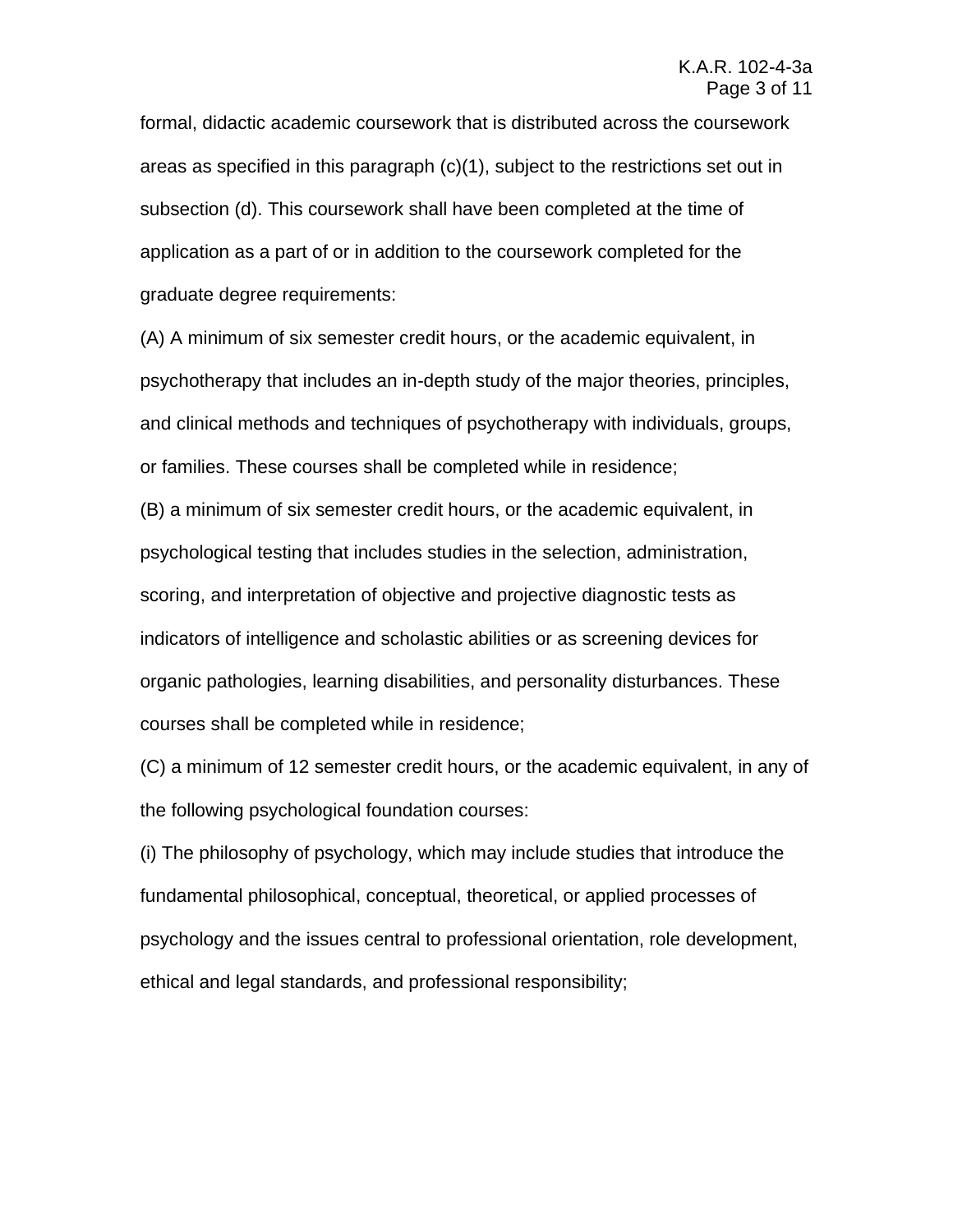(ii) the psychology of perception, which may include studies of memory, language, speech, sensory functioning, motor functioning, reasoning, decision making, problem solving, and other cognitive processes;

(iii) learning theory, which may include studies pertaining to the fundamental theoretical assumptions about and applied principles of learning, conditioning, concept formation, and behavior;

(iv) the history of psychology, which may include studies that trace and analyze the historical development and contemporary evolution of the concepts and theories in psychology;

(v) motivation, which may include studies of the concepts, principles, and empirical findings concerning the innate, biological, and acquired factors that underlie human motivation; or

(vi) statistics, which may include studies in the theory, analysis, and interpretation of statistics, and the manual or computerized application of statistical measures; and

(D) a minimum of 12 semester credit hours, or the academic equivalent, in professional core courses. (i) The professional core courses shall include a minimum of three semester credit hours, or the academic equivalent, in psychopathology, which may include studies that examine the theories, definitions, and dynamics of the diagnostic classifications, and differentiation among diagnostic classifications. This subcategory may also include studies in abnormal psychology or studies that examine the etiological factors, clinical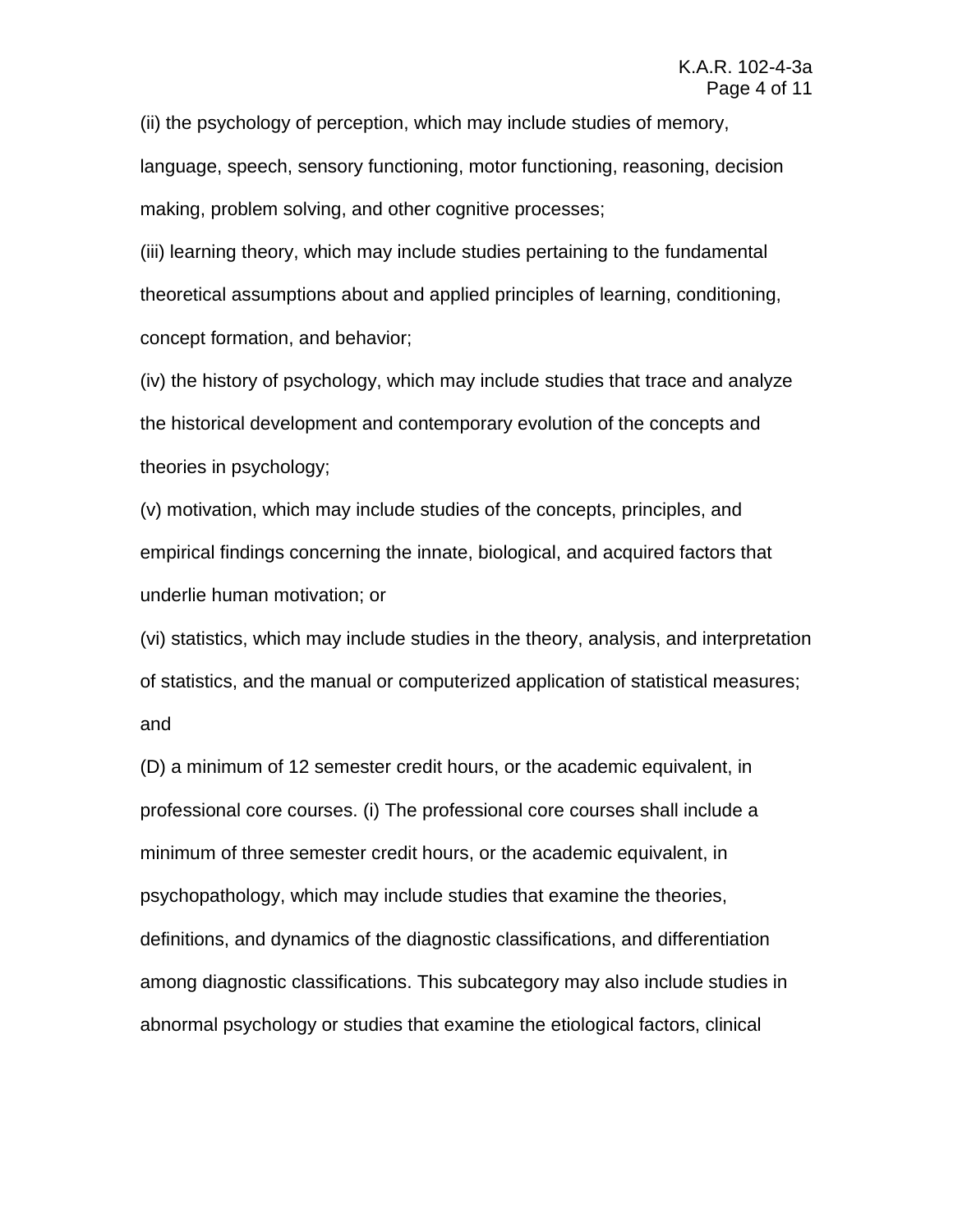course, and clinical and psychopharmacological approaches to the treatment of mental, behavioral, and personality disorders. The remaining nine semester credit hours, or the academic equivalent, may consist of any of the following professional core courses:

(i) Personality theories, which may include studies that seek to explain or to compare and contrast the major theories of normal and abnormal personality development, functioning, adaptation, and assessment;

(ii) developmental psychology, which may include psychological or biologically based studies that provide a comprehensive overview of the biopsychosocial factors, determinants, and stages that pertain to and impact the physical, emotional, intellectual, and social development and adaptation of humans from infancy through senescence;

(iii) research methods, which may include studies in the principles, techniques, and ethics of research, as well as studies about the identification of research problems, selection of research designs, measurement strategies, sampling techniques, and methods of evaluating the results;

(iv) social psychology, which may include studies of the interactive and influencing effects of social, cultural, and ecological factors upon the emotions, beliefs, attitudes, expectations, roles, behaviors, and interactional dynamics of individuals, families, groups, organizations, and the larger society; or (v) additional coursework in psychotherapy or psychological testing as specified in this subsection.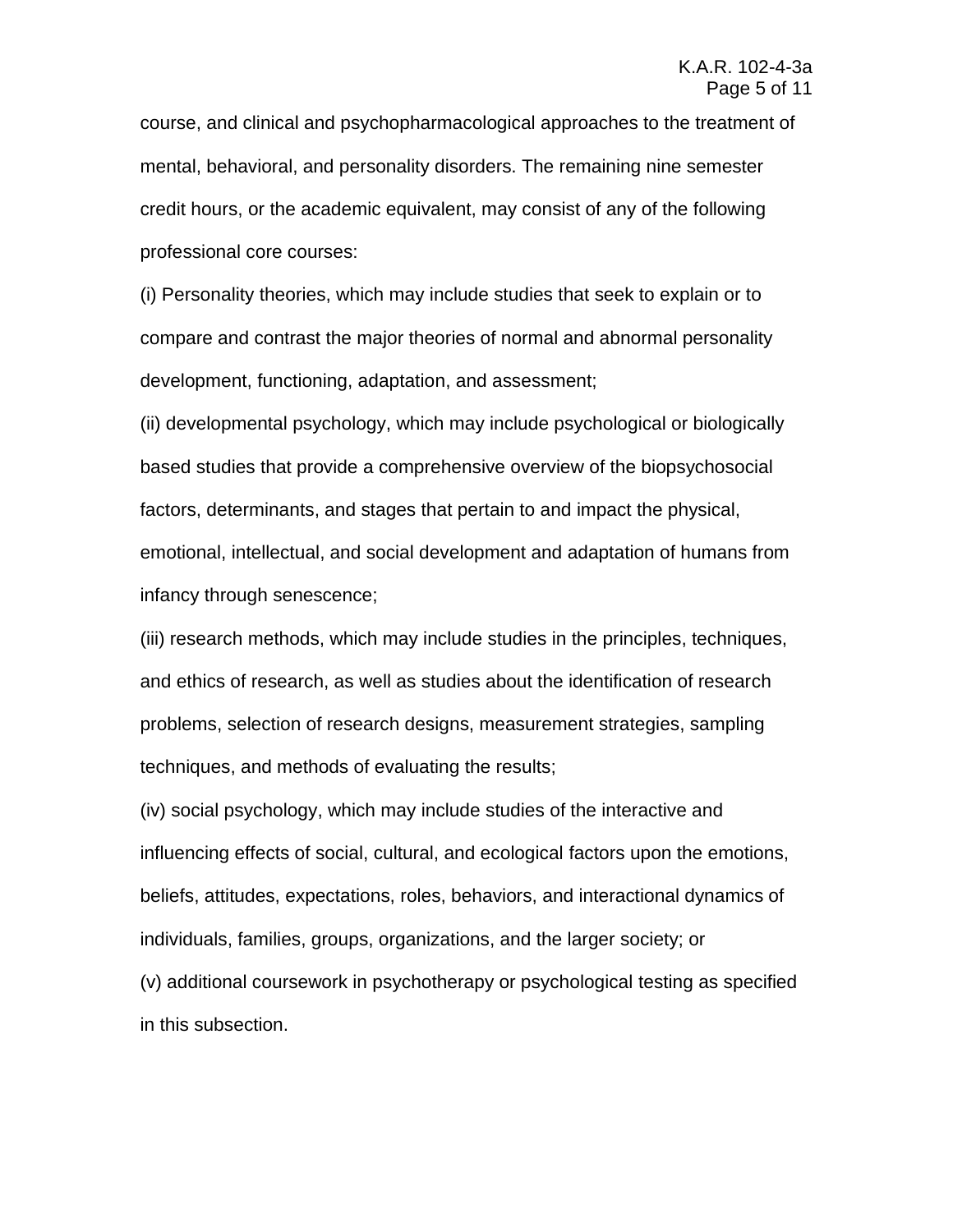(2) In addition to or as a part of the 36 semester hours specified in paragraph (c)(1), each applicant for a clinical psychotherapist license shall have completed 15 graduate semester credit hours, or the academic equivalent, supporting diagnosis or treatment of mental disorders using the "diagnostic and statistical manual of mental disorders" as specified in K.A.R. 102-4-15. Three of the 15 semester credit hours, or the academic equivalent, shall consist of a discrete academic course with the primary and explicit focus of psychopathology and the diagnosis and treatment of mental disorders as classified in the "diagnostic and statistical manual of mental disorders." The remaining 12 semester credit hours, or the academic equivalent, shall consist of academic courses with the primary and explicit focus of diagnostic assessment, interdisciplinary referral and collaboration, treatment approaches, and professional ethics or other coursework that specifically contains identifiable, equivalent instruction. The 15 semester credit hours shall be subject to the restrictions set out in subsection (d).

(d) The following activities shall not be substituted for or counted toward any of the educational coursework requirements set out in subsection (c):

(1) Academic courses that the applicant completed as a part of or in conjunction with the undergraduate degree requirements;

(2) independent study courses, whether or not such coursework is taken for academic credit, unless the independent study course clearly occurred as a didactic course formally established and designed by the program to provide the student with specifically identified, organized, and integrated course content;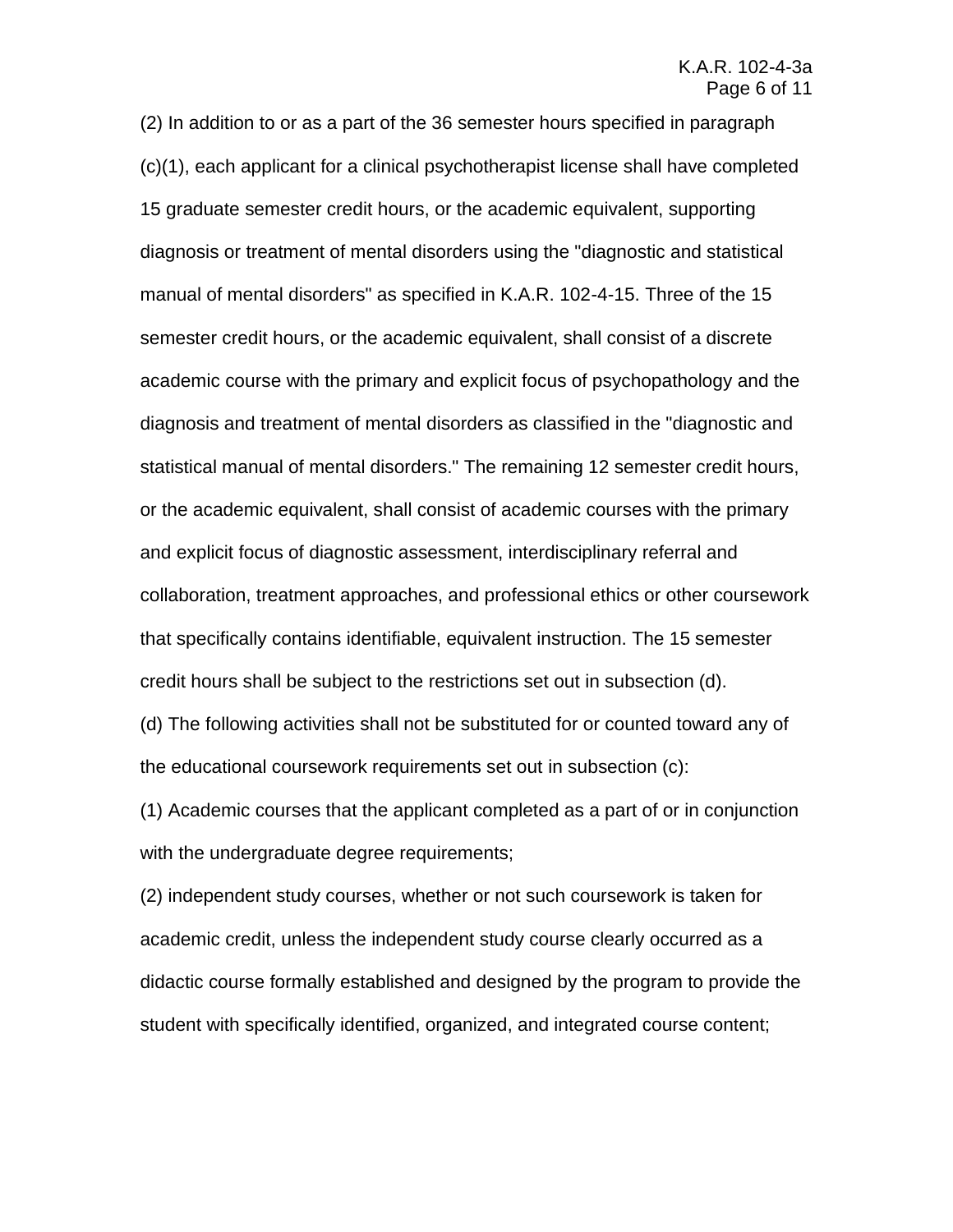(3) thesis or independent research courses;

(4) academic courses that, by their experiential rather than didactic nature and content, are designed to precede, satisfy, or augment the practicum activities required for the graduate psychology degree;

(5) academic coursework that has been audited rather than graded;

(6) academic coursework for which the applicant received an incomplete or failing grade;

(7) graduate or postgraduate coursework or training provided by colleges, universities, institutes, or training programs that do not meet the requirements in subsections (f) and (g); and

(8) continuing education, in-service, or on-the-job training activities or experience.

(e) Coursework requirements for applicants who earn a psychology degree on or after July 1, 2003.

(1) As a part of or in addition to the coursework completed for the graduate degree requirements, each applicant shall have satisfactorily completed at least 60 discrete and unduplicated graduate semester credit hours, or the academic equivalent, of formal, didactic academic coursework in psychology or a related field.

(2) Thirty-six of the 60 required graduate semester credit hours, or the academic equivalent, shall be distributed across the coursework areas as specified in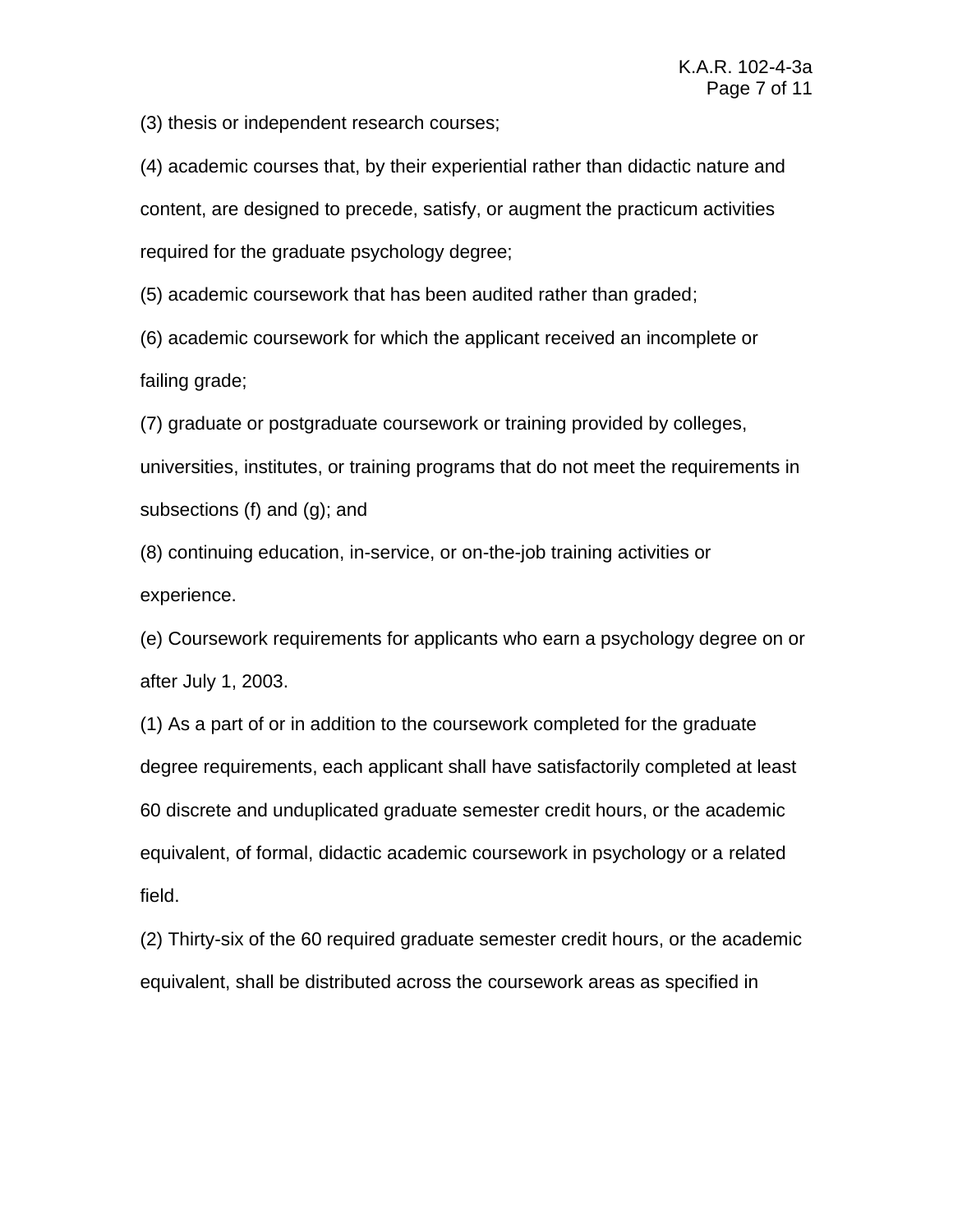paragraph  $(c)(1)$ . The coursework specified in paragraphs  $(c)(1)(A)$  and  $(c)(1)(B)$ shall be completed while the student is in residence.

(3) Of the remaining 24 required graduate semester credit hours, a maximum of six semester credit hours, or the academic equivalent, may be attained through independent study courses or independent research courses, and a maximum of 10 semester credit hours, or the academic equivalent, may be attained through thesis preparation.

(4) In addition to or as a part of the 60 semester hours specified in paragraph (e)(1), each applicant for a clinical psychotherapist license shall have completed 15 graduate semester credit hours, or the academic equivalent, supporting diagnosis or treatment of mental disorders using the "diagnostic and statistical manual of mental disorders" as specified in K.A.R. 102-4-15. Three of the 15 semester credit hours, or the academic equivalent, shall consist of a discrete academic course with the primary and explicit focus of psychopathology and the diagnosis and treatment of mental disorders as classified in the "diagnostic and statistical manual of mental disorders." The remaining 12 semester credit hours, or the academic equivalent, shall consist of academic courses with the primary and explicit focus of diagnostic assessment, interdisciplinary referral and collaboration, treatment approaches, and professional ethics or other coursework that specifically contains identifiable, equivalent instruction. The 15 semester credit hours, or the academic equivalent, shall be subject to the restrictions set out in paragraph (e)(5).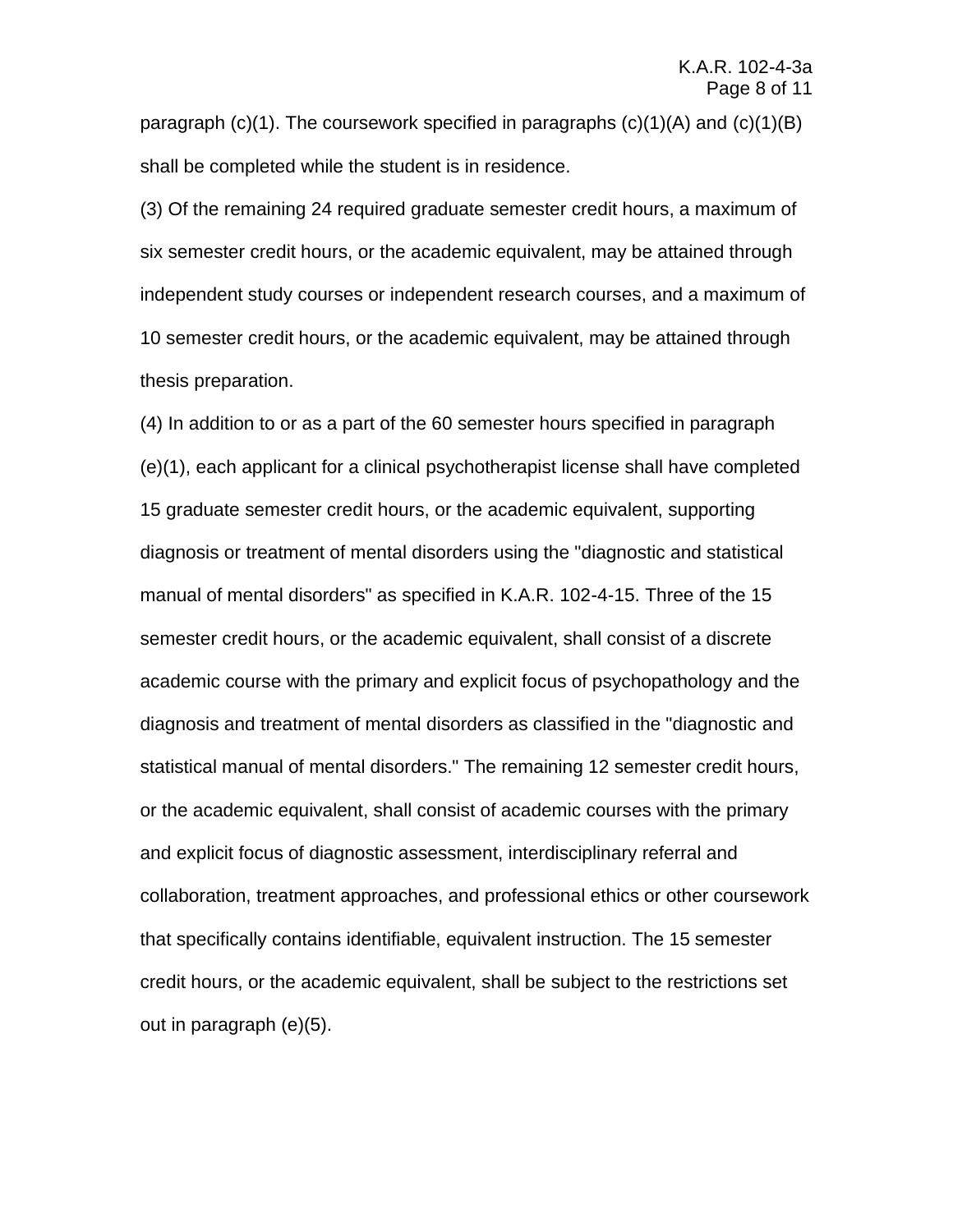(5) The following activities shall not be substituted for or counted toward any of the educational coursework requirements set out in this subsection:

(A) Academic courses that the applicant completed as a part of or in conjunction with the undergraduate degree requirements;

(B) academic coursework that has been audited rather than graded;

(C) academic coursework for which the applicant received an incomplete or failing grade;

(D) graduate or postgraduate coursework or training provided by colleges, universities, institutes, or training programs that do not meet the requirements in subsections (f) and (g); and

(E) continuing education, in-service, or on-the-job training activities or experience.

(f) Program requirements. In order for the applicant to qualify for licensure, the educational program completed by the applicant shall meet all of the following conditions:

(1) The program has formally established program admission requirements that are based upon objective measures.

(2) The program requires and provides an established curriculum that encompasses a minimum of two years of graduate study and that includes two contiguous semesters of enrollment, or the academic equivalent, attended and completed by the student in residence at the same college or university granting the degree.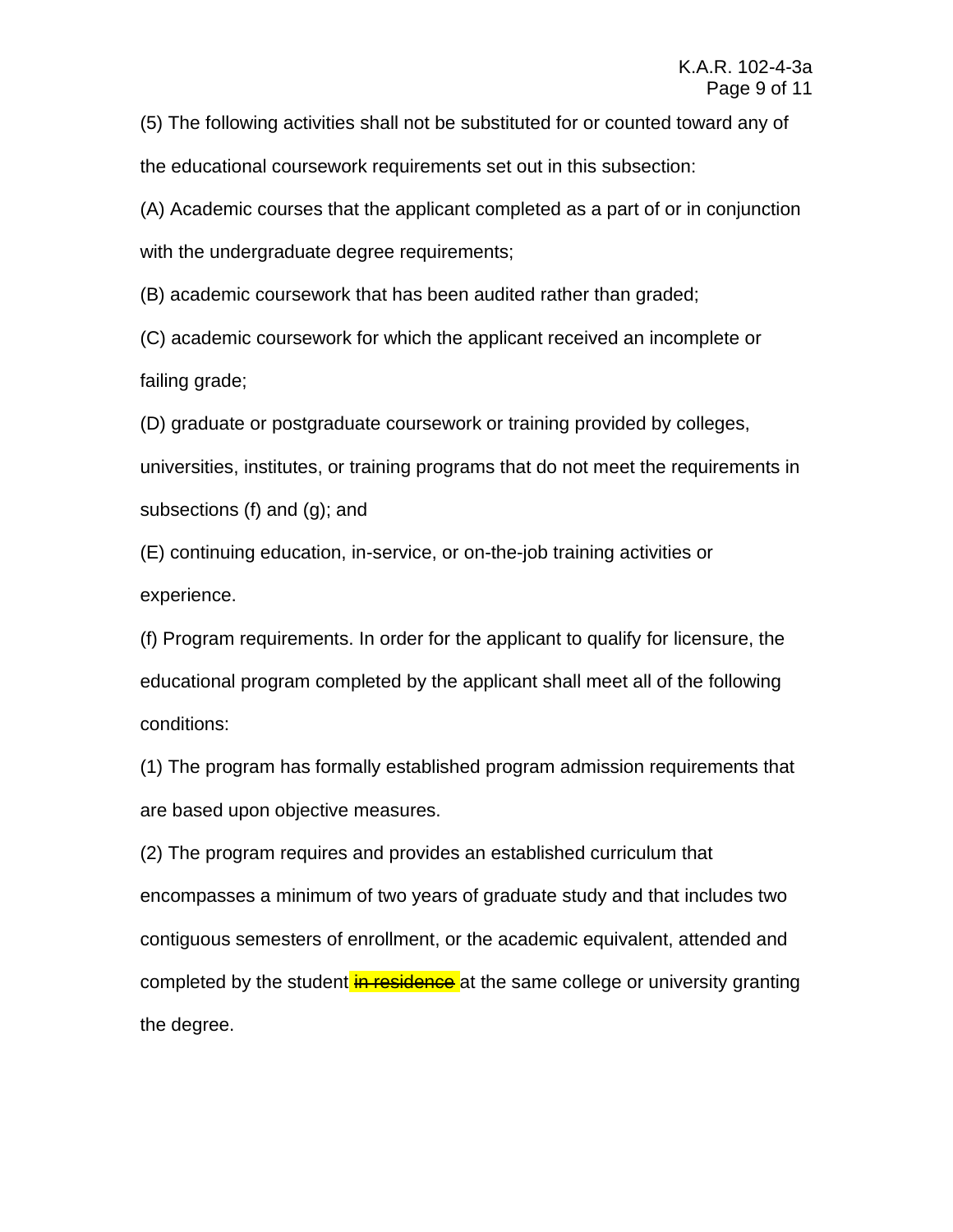(3) The program has clear administrative authority and formal responsibility within the program for the core and specialty areas of training in psychology. (4) The program has an established, organized, and comprehensive sequence of study that is planned by administrators who are responsible for providing an integrated educational experience in psychology.

(5) The program is chaired or directed by an identifiable person who holds a graduate degree that was earned from a regionally accredited college or university following that person's actual completion of a formal academic training program in psychology.

(6) The program has an identifiable, full-time, professional faculty whose members hold earned graduate degrees in psychology.

(7) The program has an identifiable and formally enrolled body of students.

(8) The ratio of students to **core** faculty members does not exceed 15 students to one core faculty member.

(9) The program conducts an ongoing, objective review and evaluation of each student's learning and progress, and the program reports this evaluation in the official student transcripts.

(g) College or university requirements. In order for the applicant to qualify for licensure, the college or university at which the applicant completed the degree requirements shall meet all of the following requirements.

(1) The college or university is institutionally accredited to award the graduate degree in psychology.